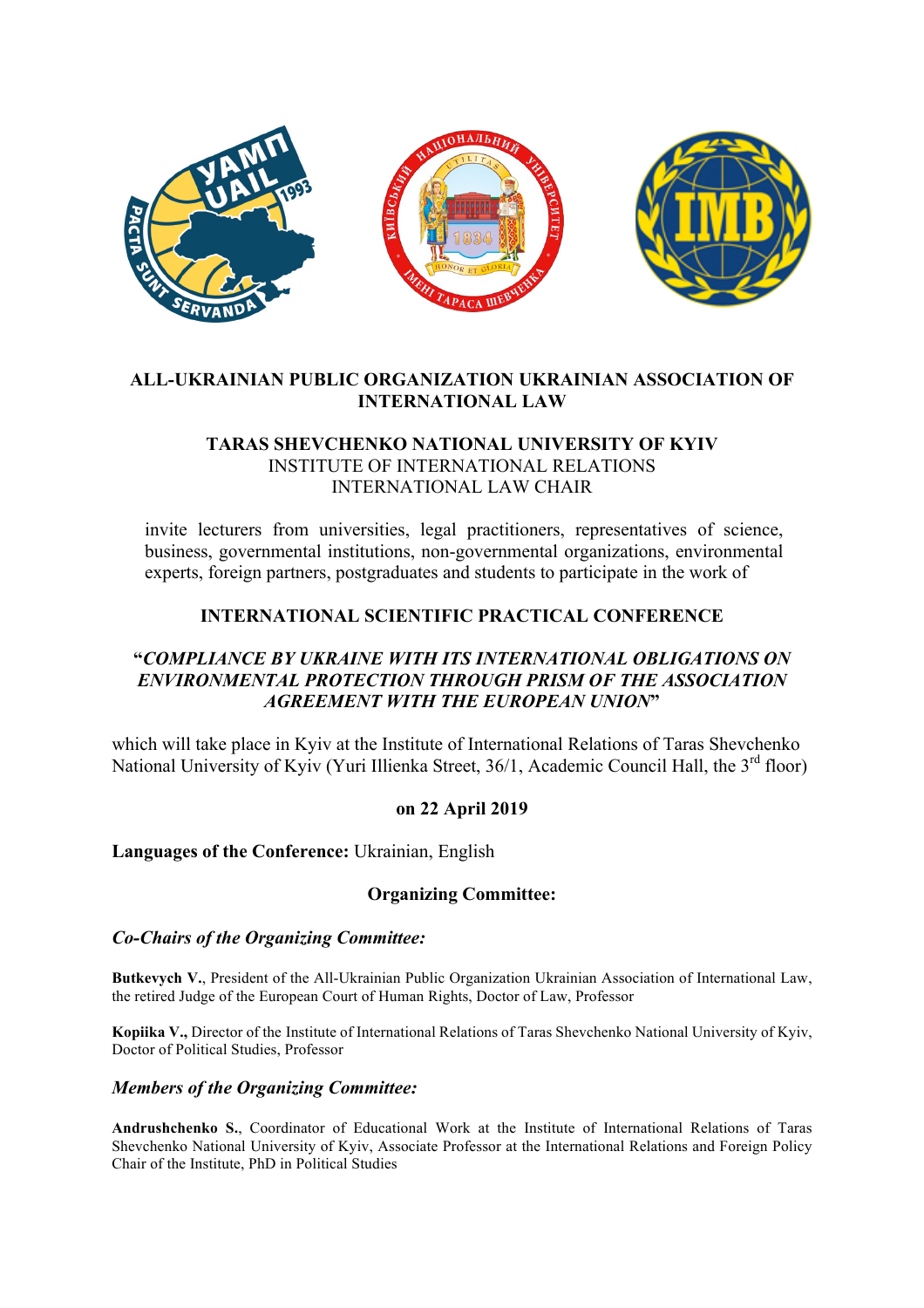**Butkevych O.**, Vice-President of the All-Ukrainian Public Organization Ukrainian Association of International Law, Professor at the International Law Chair of the Institute of International Relations of Taras Shevchenko National University of Kyiv, Doctor of Law

**Gnatovskyy M.**, First Vice-President of the All-Ukrainian Public Organization Ukrainian Association of International Law, Associate Professor at the International Law Chair of the Institute of International Relations of Taras Shevchenko National University of Kyiv, PhD in Law

**Korynevych A.**, Coordinator of the Northern Centre of the All-Ukrainian Public Organization Ukrainian Association of International Law, Coordinator of Scientific Work at the Institute of International Relations of Taras Shevchenko National University of Kyiv, Associate Professor at the International Law Chair, PhD in Law

**Korotkyi T.**, Coordinator of the Southern Centre of the All-Ukrainian Public Organization Ukrainian Association of International Law, Professor at the International Law and International Relations Chair of the National University 'Odessa Academy of Law', PhD in Law

**Medvedieva M.**, Member of the Trustee Board of the All-Ukrainian Public Organization Ukrainian Association of International Law, Professor at the International Law Chair of the Institute of International Relations of Taras Shevchenko National University of Kyiv, Doctor of Law

**Mitsik V.**, Head of the International Law Chair of the Institute of International Relations of Taras Shevchenko National University of Kyiv, Doctor of Law, Professor

# **REQUIREMENTS FOR THE PARTICIPATION IN THE CONFERENCE:**

to take part in the Conference one should send untill *30 March 2019* the following materials on e-mail medvedieva.maryna@gmail.com:

- theses report
- application form

The Organizing Committee ensures the publication of the theses reports in e-format and publication of the most interesting full reports in the Ukrainian Journal of International Law.

Theses reports should correspond to *the topic of the Conference*, which covers the state, problems and perspectives of Ukraine's compliance with commitments on environmental protection under international treaties and the Association Agreement with the EU in various fields, namely, in the field of:

climate change, preservation of the ozone layer, prevention of air pollution, protection of freshwater, seas and marine resources, waste and chemical management, conservation of biological and landscape diversity, prevention of industrial and radioactive contamination, environmental management, environmental education, access to information and decision-making in environmental matters, eco-labeling and green taxation, industrial and natural disasters prevention and relief, sustainable trade, etc.

### **Requirements for theses reports:**

- $\checkmark$  theses report should not exceed 5 pages of A4 format (including the list of references)
- $\checkmark$  text should be typed in Microsoft Word format (please use extensions 'doc' or 'docx'); with 2 cm margins at top, bottom, left and 1 cm margin at the right; use Times New Roman, 14 print type, 1.5 line spacing
- $\checkmark$  the title of a theses report must be typed in capital letters in the middle of the page in bold, after one spacing to the right please indicate the name and initials (in bold) of the author(s), their scientific degree, academic rank, position and place of work or study, city, country (this information is provided via a single line spacing)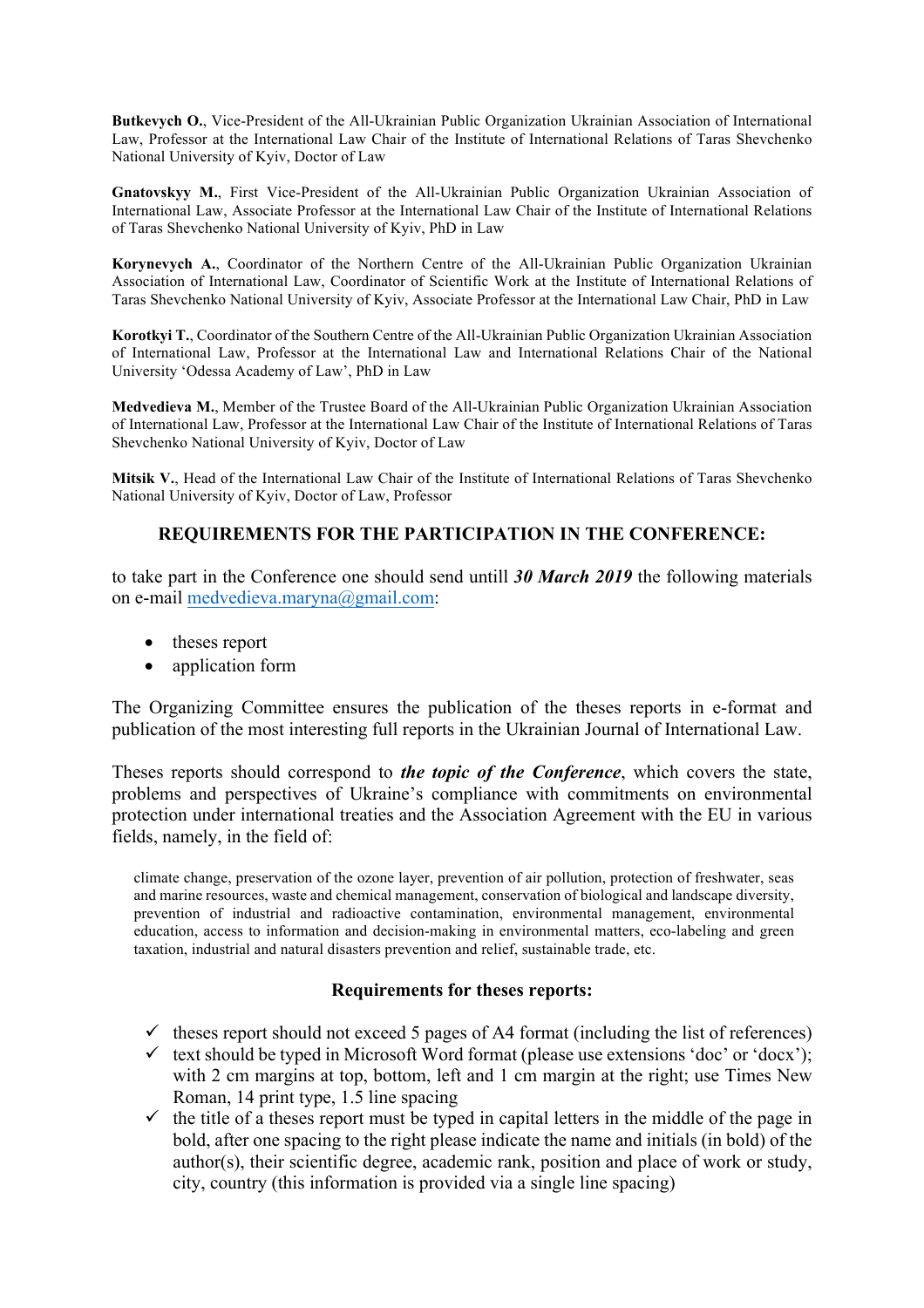- $\checkmark$  a reference to a source in the text is made in square brackets indicating the pages (for example [1, p. 22]), the list of references is given at the end of the text through a single line spacing and is drawn in accordance with the requirements of the Oxford University Standard for Citation of Legal Authorities (OSCOLA)
- $\checkmark$  bellow the list of references 3-4 keywords are provided
- $\checkmark$  it is not allowed to use hyperlinks in the text of a theses report, the pages of the text are not numbered
- $\checkmark$  for postgraduates and students, a scanned copy or a photocopy of a duly drafted review of the theses report from a scientific supervisor certified by an institution of higher education or a scientific institution is additionally submitted.

The editorial board reserves the right to modify or reject the material that is drawn in violation of the above requirements.

# **An example of a theses report format:**

# **COMPLIANCE BY UKRAINE WITH COMMITMENTS ON CLIMATE CHANGE UNDER INTERNATIONAL TREATIES AND THE ASSOCIATION AGREEMENT WITH THE EUROPEAN UNION**

**Ivanchenko I.I.,** PhD in Law, Associate Professor, International Law Chair, the Institute … the University …, Kyiv, Ukraine

# **List of references:**

1. … 2. …

Key words: …

### **Application form:**

| First and last names of the author(s) |  |
|---------------------------------------|--|
| Scientific degree and academic rank   |  |
| Position and place of work (study),   |  |
| city, country                         |  |
| Contact telephone number              |  |
| E-mail                                |  |
| Title of a report                     |  |
| Information about a scientific        |  |
| supervisor (for postgraduates and     |  |
| students)                             |  |
| If You need technical equipment       |  |
| please indicate which one             |  |

# **CONTACTS:**